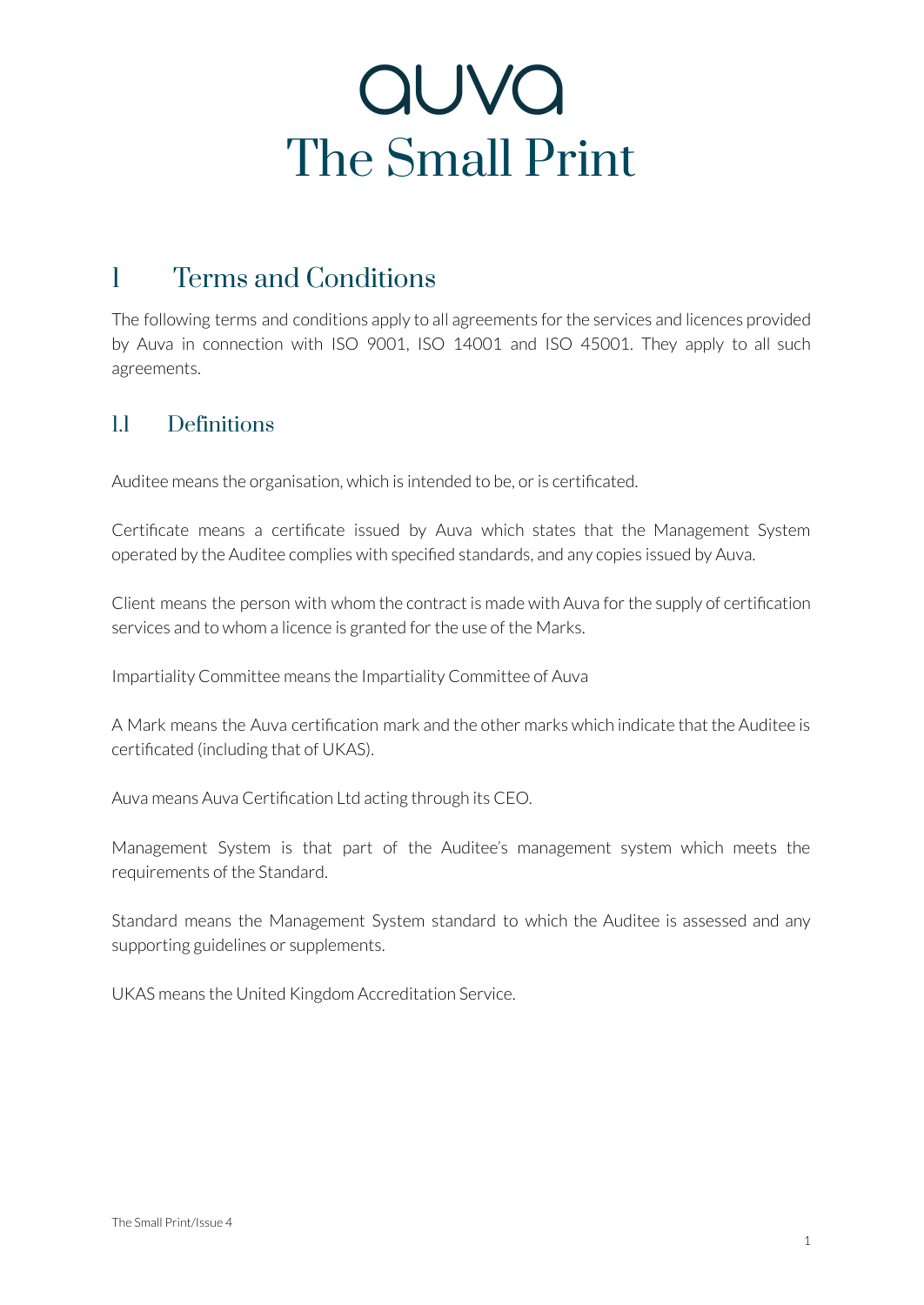#### 1.2 License to use the Certification Mark and Certificate

Subject to the Auditee and the Client fulfilling their responsibilities hereunder, and during the currency of this agreement, Auva grants a licence for the Auditee to use the Marks and the Certificate.

Copyright in the Marks and the Certificate remains vested in Auva and the copyright owners of the marks not owned by Auva.

The use of the Marks is ruled by the document "How to Use our Logos"

Incorrect references to the certification system or misleading use of Certificates in advertisements, sales brochures, etc. is not acceptable.

Neither the Marks nor the Certificate may be used in any way which is unacceptable to Auva and bring Auva or the certification system into disrepute.

Auva may revoke the Auditee's licence to use the Marks and terminate the Certificate if the Auditee or the Client fails to comply with any of these terms and conditions, or if the Client becomes bankrupt or makes an arrangement with its creditors or enters into liquidation (except for purposes of reconstruction) or has a receiver appointed, or if the Client fails to pay fees in due time, or if Auva loses its relevant accreditation.

Under suspension or after withdrawal or cancellation, the Auditee shall refrain from further promotion of its certification.

### 1.3 Services to be provided by Auva

Auva will provide the Client with copies of the Certificate when all due fees have been paid.

Auva will provide the services as quoted, and as further defined in any orders accepted by Auva.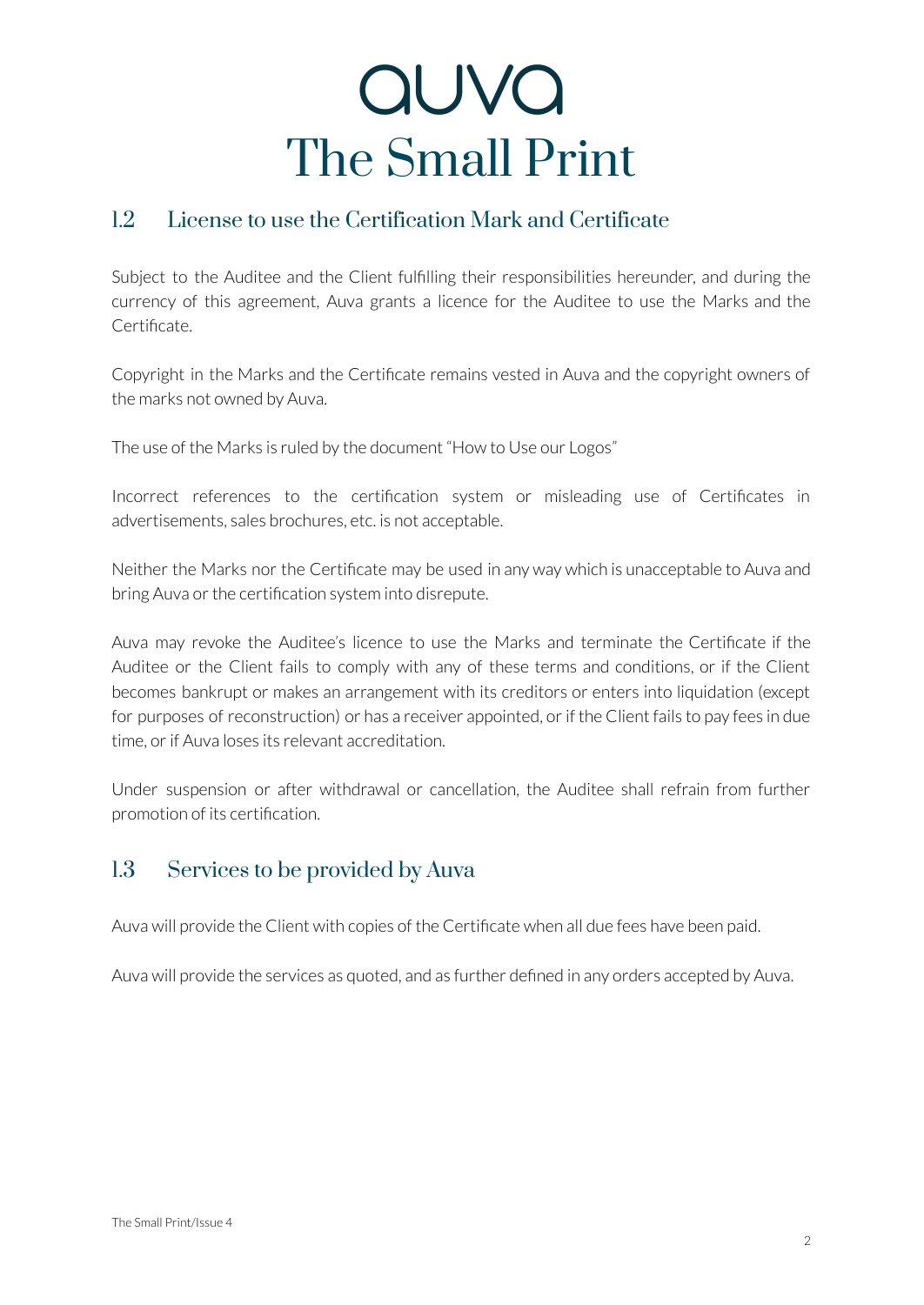### 1.4 Confidentiality

Auva shall keep all information of the Auditee and the Client in confidence, except insofar as such information is in the public domain, unless the Auditee or Client gives their permission for its release, unless such information must be released by law or for the purpose of Auva's accreditation, or unless the information is part of Auva's register of assessed firms, or other public database specific to the certification scheme.

Clients should not submit any documentation or information to Auva or to any representative of Auva; either whilst on site or remotely, if it contains information which would be in breach of any legislation, regulatory or customer requirements.

#### 1.4.1 Openness

Any member of the public may request access or disclosure of any client's certification status (i.e. the granting, extending, maintaining, renewing, suspending, reducing the scope of, or withdrawing of certification) in order to gain confidence in the integrity and credibility of certification. Auva shall provide this information in a timely manner. They may also request information about our audit process and certification process.

Auva Shall provide access to specific interested parties that request information on conclusion of a specific audit will be provided relevant non-confidential information about the conclusion of an audit.

The Auditee and the Client shall do likewise in respect of Auva's information.

#### 1.4.2 SSIP

Organisations applying for SSIP shall by acceptance of our quotation, permit Auva Certification Ltd to transfer assessment data to our third party approval body; PQS. The information transferred is only used for the purpose of SSIP Certification and is pertinent to the assessment process. The information is not disclosed to any other party and will not be used for any other means outside of SSIP Certification such as marketing. Confidentiality agreements have been signed between PQS and Auva.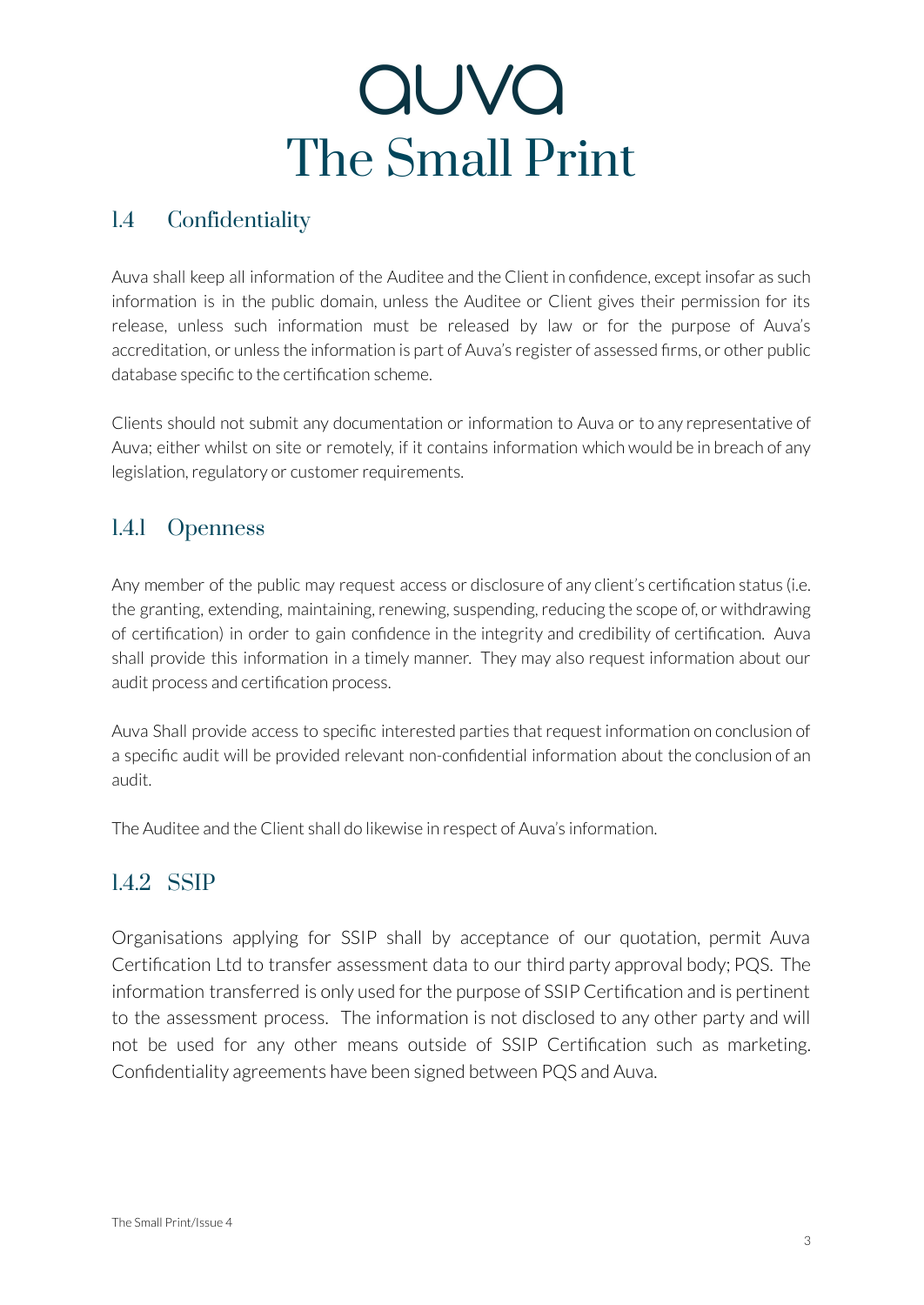### 1.5 Duties of the Auditee

The Auditee shall:

- Maintain a Documented Management System which conforms to the certificated standards;
- Provide Auva with a copy of the documentation which describes its Management System as required by Auva (insofar as the documentation is held electronically the Auditee shall provide Auva with a copy of the information on paper or electronic media at Auva's choice);
- Advise Auva promptly of any intention to change the Management System, or any other changes to the organisation which could affect the conformity or scope of the certified management system;
- Not change the Management System without Auva's confirmation that such a change would not invalidate the Certificate.
- Give access, accommodation, and reasonable office facilities to Auva's and UKAS's staff at all reasonable and necessary times to enable them to assess the compliance of the Management System with the Standard by examination of information however held, by interviewing the Auditee's staff, and by examining processes, records and products;
- Ensure that appropriate documentation, records and staff are available to ensure that Auva can effectively assess all relevant aspects of the system;
- Only claim that it is certified with respect to those activities for which it has been granted certification;
- Cease to use the certified logos in cases of suspension or withdrawal of the certification;
- Not bring Auva into disrepute by inappropriate claims of certification;
- Make its complaints file available to Auva and UKAS on request.
- comply with the requirements for certification, and supply any information needed for assessment;
- Nominate for Auva approval a management representative and deputies as necessary to be responsible for all matters relating to the Certificate;
- Keep copies of audit reports and other associated documentation for a minimum of 5 years;
- Inform Auva immediately if it becomes aware of any legal challenge regarding the safety or legality of any products or services that it provides that are covered by the scope of its Auva certification.
- Provide Auva upon request any information relating to complaints received including the investigation outcomes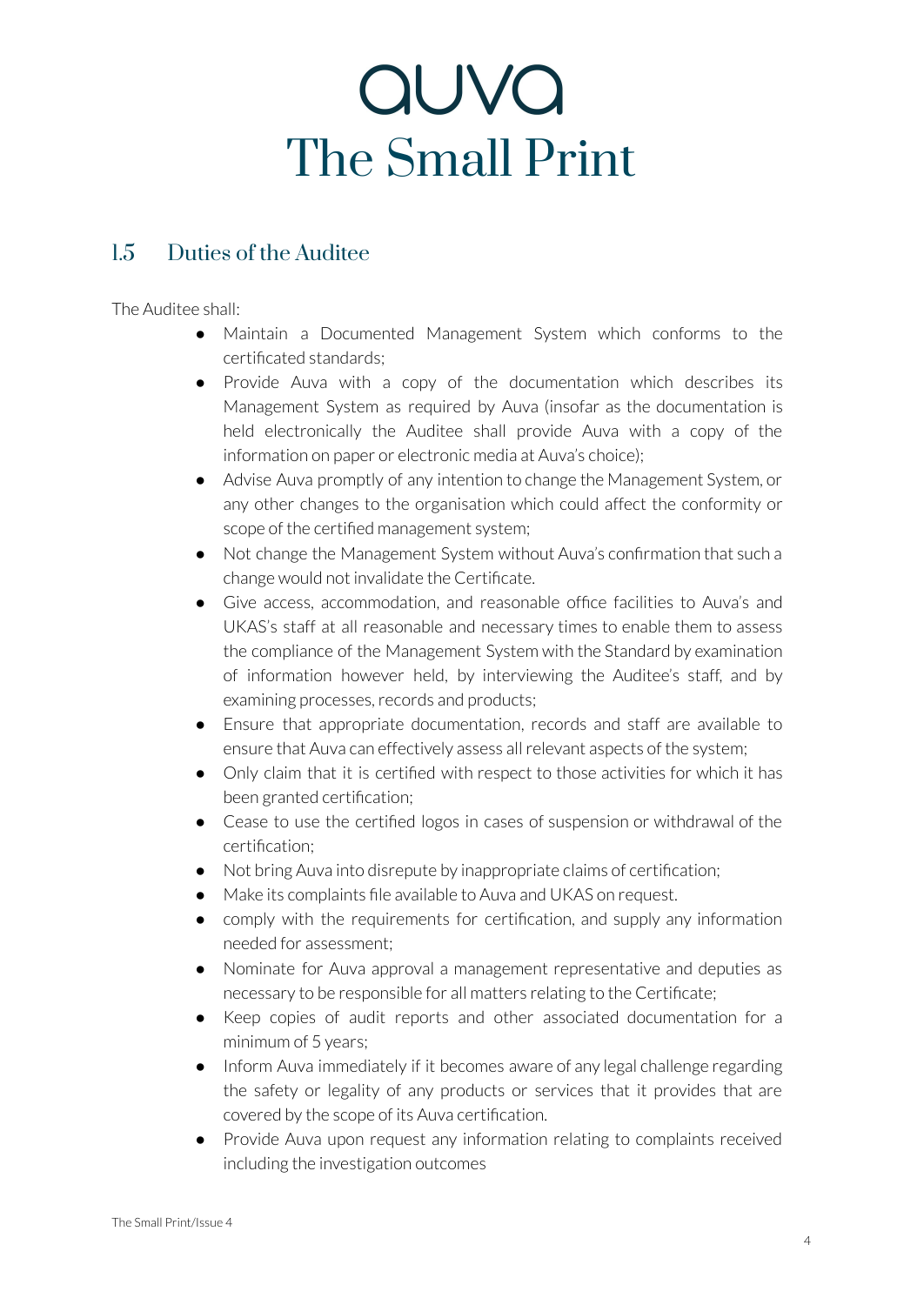● Inform Auva, without delay, of the occurrence of a serious incident or breach of regulation necessitating the involvement of the competent regulatory authority

#### 1.6 Duties of the Client

The Client shall:

- Pay Auva's fees as agreed;
- Ensure that the Auditee fulfils his obligations hereunder and within this document
- Inform Auva, without delay, of the occurrence of a serious incident or breach of regulation necessitating the involvement of the competent regulatory authority
- Inform Auva of any changes without delay of matters that may affect the capability of the management system to continue to fulfil the requirements of the certified standard. This include for example:
	- The legal, commercial, organisational status of ownership;
	- Organisation and management (e.g, key managerial, decision making ortechnical staff);
	- Contact address and sites;
	- Scope of operations underthe certified management system;
	- Major changes to the management system and processes

#### 1.7 Fees

Auva shall charge the Client fees for the services and licences provided. The fee rates shall be according to Auva's quoted prices for the service or licence concerned. If during the stage 1 assessment it is deemed that the quote issued was not accurate due to the information provided during the application and more time may be required, you may be subject to a quotation amendment prior to your stage 2 assessment taking place.

Fees may be quoted as a firm price explicitly or as an estimate.

Fees are due fourteen days in advance of the activity to which they relate, except for fees which are ascertained only after the activity is complete which are due thirty days after their invoice date. Fees shall be paid by the due date.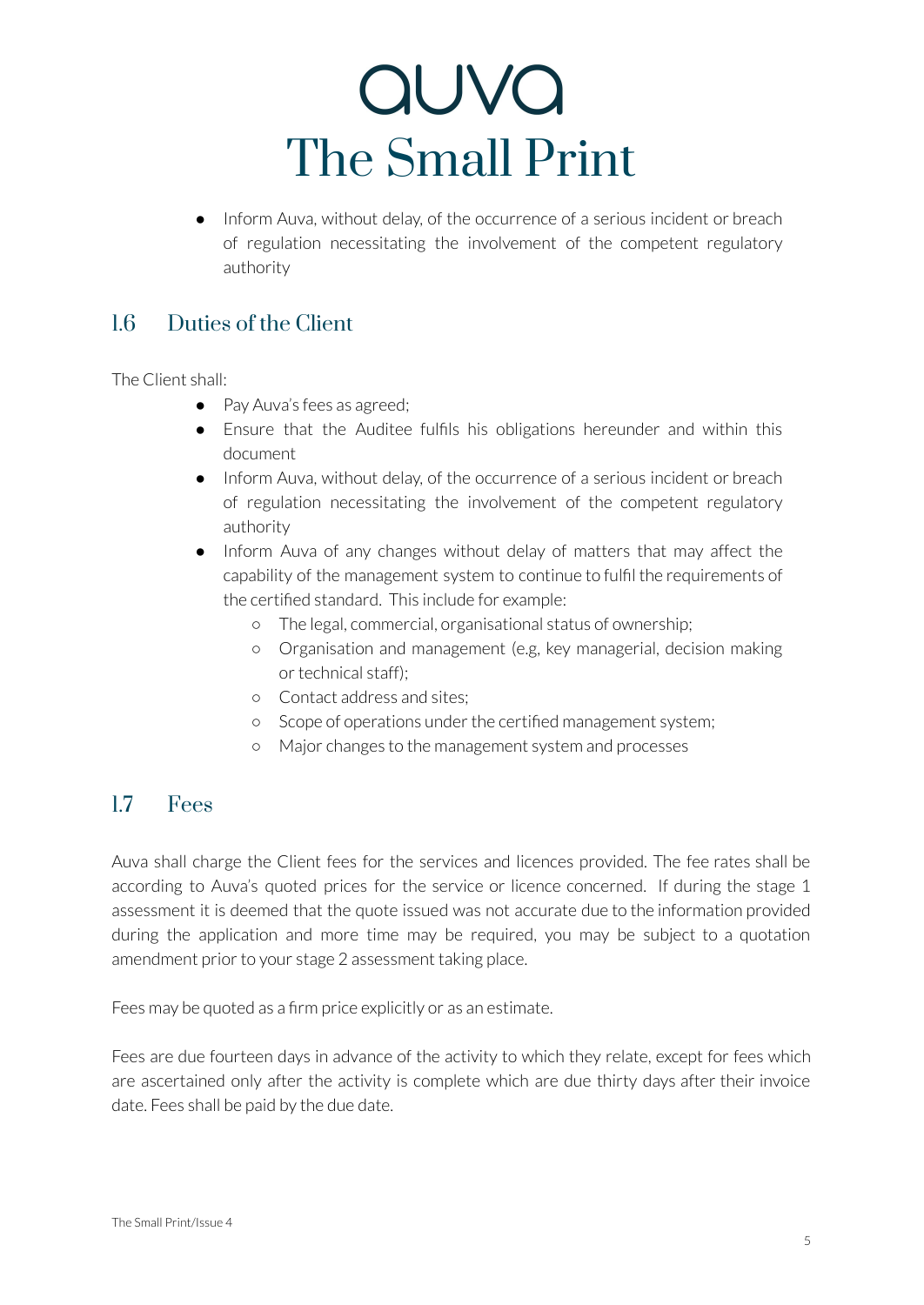Where fees are quoted as a daily rate, the nominal day is eight hours, however a day's fee may be charged for five or more hours. Activities which are of only a few hours duration and at the auditor's office may be charged at an hourly rate prorated from the daily fee rate.

The fees for travel, hotel and subsistence expenses will be charged at cost, unless quoted otherwise.

Value added tax will be charged as necessary.

Twenty one days after payment is due, interest is payable on overdue charges at HSBC base rate plus 5% per month.

#### 1.8 Postponement and Cancellation

If the Client or Auditee postpones or cancels a planned activity with less than 28 days' notice before the start of the activity, Auva will charge the Client an additional fee for postponement or cancellation. This fee will be the greater of half the quoted charges for the activity or one man-day's fee rate.

If cancellation is less than 7 days' notice prior to the start of the audit then the full audit fees will be payable by the Auditee.

Cancellations must be received in writing acknowledging the cancellation fee will be applied.

In the case of cancellation by the Client or Auditee during an activity, the whole quoted, estimated or actual fee for the activity will be charged.

Neither Auva or the client shall be entitled to a cancellation/compensation fee where cancellation is due to Auva's act or omission.

Auva may cancel an activity if the fees for it are unpaid by the due date; in this case a cancellation fee shall be due to Auva.

#### 1.9 Termination of the Agreement

Either party may cancel this agreement by giving three months' notice. Termination of the agreement shall lead automatically to termination and cancellation of the Certificate(s).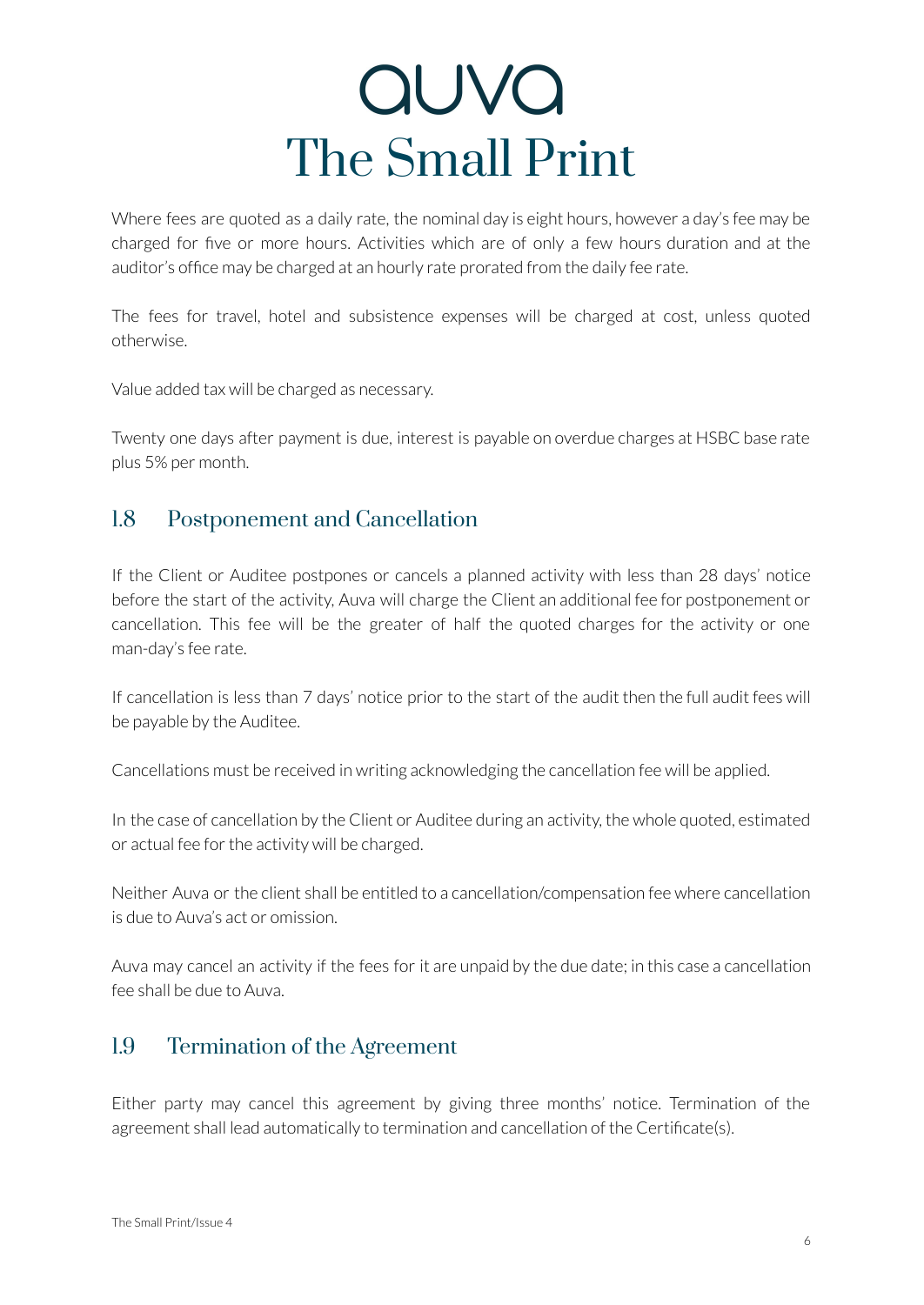Termination of the agreement may be instigated by Auva should the fees owed to Auva not be paid in full and on time. Any outstanding fees will remain due even after termination.

On termination of the Certificate (however determined), the Auditee shall:

- Immediately discontinue use of the Marks and the Certificate
- Remove allreferences to such from all material and electronic media
- Return the Certificate (and all copies) to Auva.

Auva does not charge certification fees. Unless stated otherwise, all fees charged represent audit time only. At the time of cancellation, Auva will request the certificate(s) back immediately, as the certificate(s) is (are) issued free of charge and no refund will be due to the auditee. If a client refuses to schedule an audit with Auva, or if a suitable date cannot be agreed in line with the visit cycle, then Auva may decide to cancel the certificate and again no refund will fall due. In both cases the client must immediately return the certificate(s), cease using the Auva logo(s) and must not make any claim to be certified. Auva will amend the certificate validator o[n](http://www.auvacertification.com) [www.auvacertification.com](http://www.auvacertification.com) to reflect that the certificate is no longer valid and has been cancelled. Any party or person contacting Auva to enquire if a certificate is valid will be informed that the certificate(s) have been cancelled.

Notification of wishing to transfer your certification(s) from Auva to another Certification Body shall be taken as notification of termination and the above 'termination of the agreement' terms shall apply.

#### 1.10 Related Documents

The information in this document is a part of the agreement between the Client and Auva. The information in this document may be amended from time to time by Auva. Auva shall give notice of such change to the Client.

### 1.11 General Terms and Conditions

Copyright shall remain Auva's property, but the Client and the Auditee shall have a licence to copy only for internal use all copyright material produced by Auva in the course of the agreement conditional on all due fees having been paid.

The client agrees to Auva subscribing the client to the Auva newsletter system and receiving of Auva newsletters on occasions with information they feel will be of use, the contact details are only used for internal use and will not be sold or divulged to any other party. The client may unsubscribe from the newsletter at any time.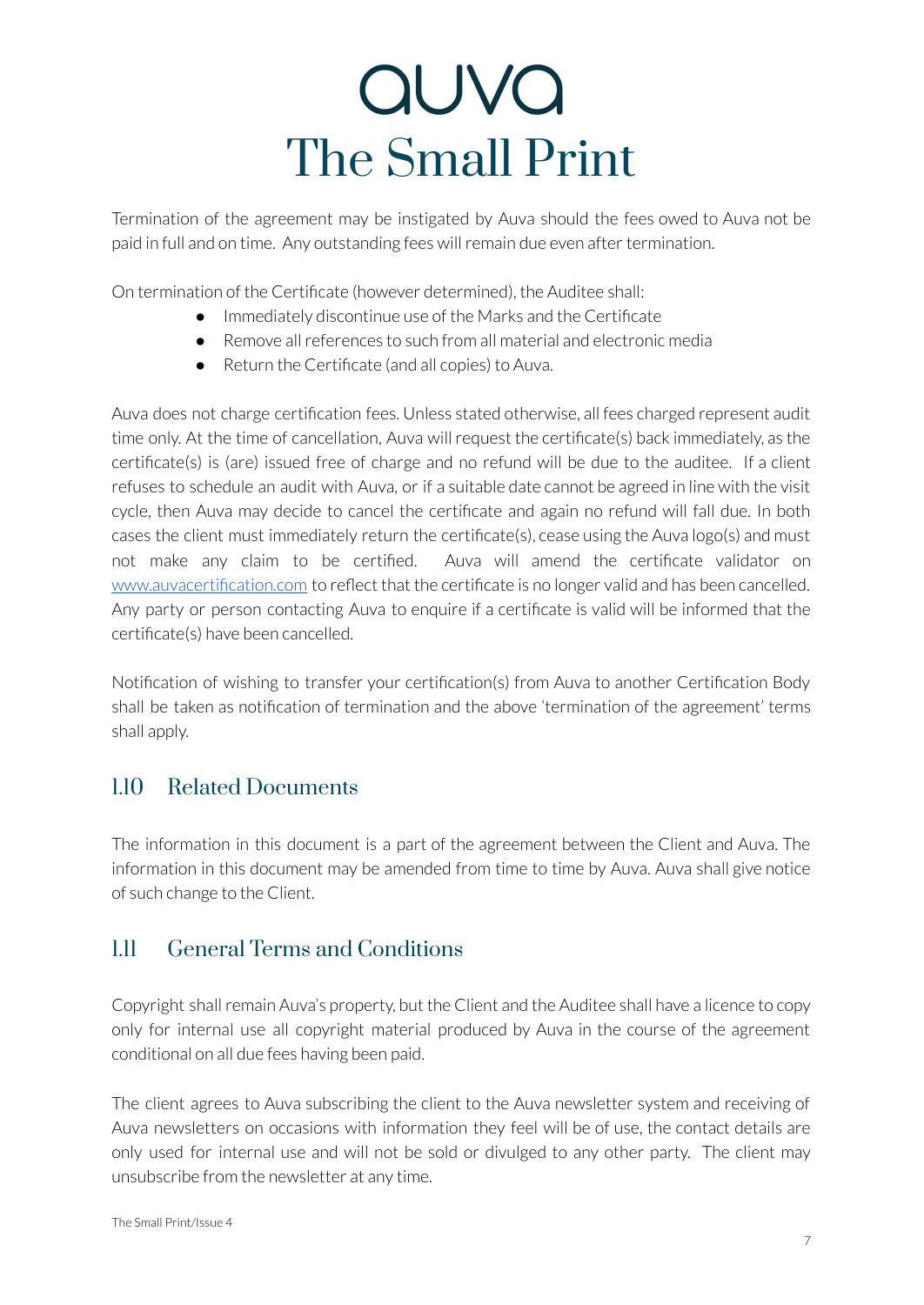The Client and the Client on behalf of the Auditee hereby consent to Auva's subcontracting its work as it sees fit.

Under no circumstances whatsoever shall Auva be liable under the law of contract, tort, or otherwise for any loss of profits or contracts or any indirect or consequential loss or damage.

The Client shall indemnify Auva against all claims, costs, actions and demands arising from Auva's services hereunder (except due to Auva's negligence), the use or misuse of the Marks or the Certificate, and any breach of this agreement.

Notices will be deemed to have been served 48 hours after being posted recorded delivery to the addressee's last known address.

Both parties agree that this contract is the complete and exclusive agreement between them. The contract shall be governed by English Law and both parties shall submit to the jurisdiction of the English Courts.

### 1.12 Remote Audits

If the visit is to be undertaken remotely, or part remotely, your assessor will liaise with you on the process. If the visit will be undertaken remotely, or part remotely, please can you ensure that the relevant records / documents are available in a suitable format to present on the chosen platform.

If you have any questions regarding the remote audit process, or if you would like to undertake a test of the chosen platform, please do not hesitate to contact us in good time prior to the audit. Please note that the audit may be delayed and or additional audit time required, should relevant information not be available to present during the audit.

### 2 Document Revision History

| Date <sup>1</sup>    | Amendment                                                                    | Revision |
|----------------------|------------------------------------------------------------------------------|----------|
| 1st February<br>2018 | Initial Release                                                              |          |
| 8th March 2019       | updated the fees section relating to application amendments<br>after stage 1 |          |